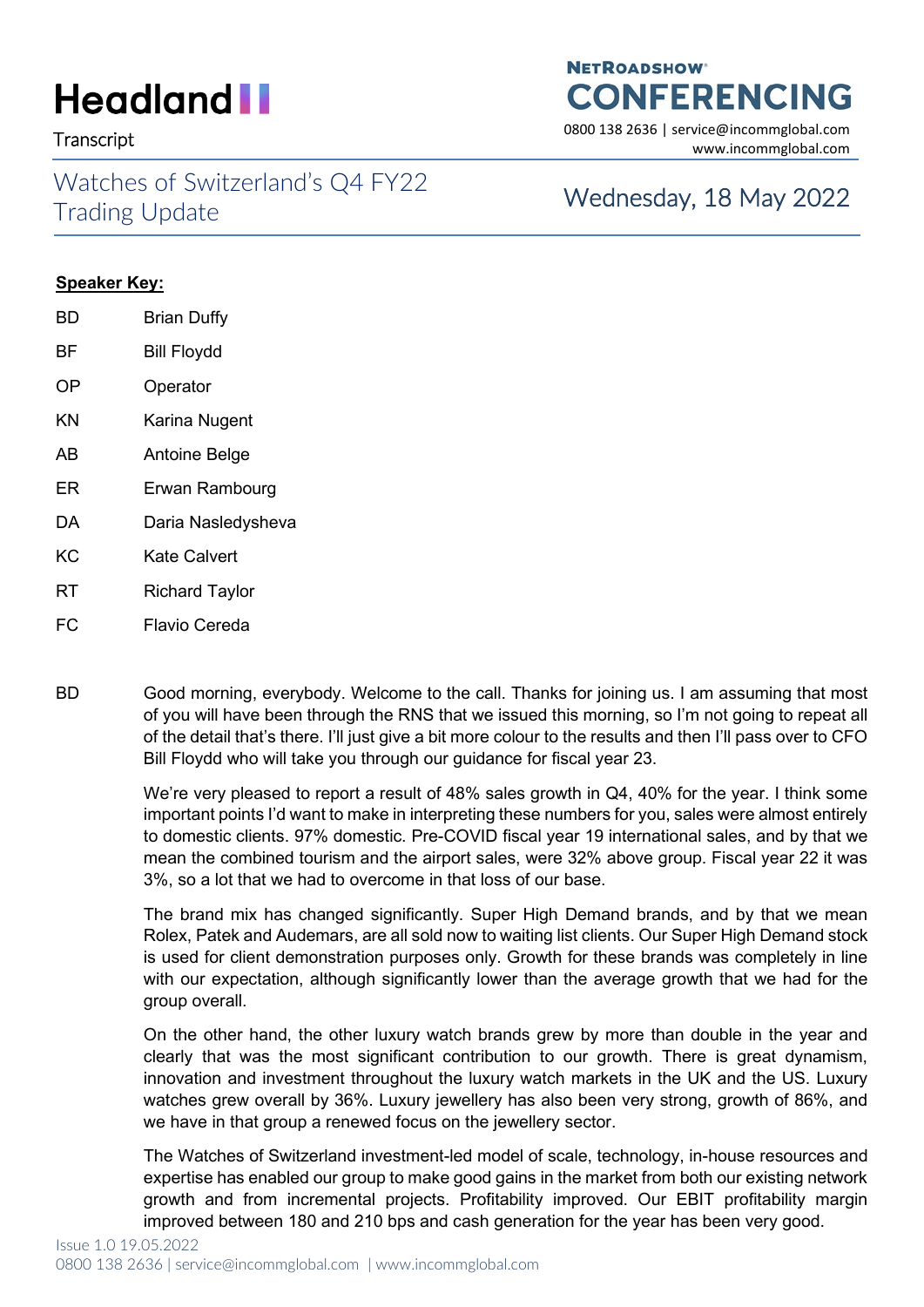**NETROADSHOW CONFERENCING** 

Transcript 0800 138 2636 | service@incommglobal.com www.incommglobal.com

### Watches of Switzerland's Q4 FY22 Trading Update Trading Update

So we are carrying strong momentum into fiscal year 23. Some very exciting projects ahead for us. Our team are doing a fantastic job. They are the best and deserve credit for the success that we are reporting. Just before handing over to Bill, I want to mention our foundation that we are very proud of.

The Watches of Switzerland Group Foundation was formally registered in fiscal year 22 and became fully active during the year. The group has paid 4.5 million into the foundation in fiscal year 22. We have a great board of trustees, all fully engaged in what we are doing, and they have approved donations to homeless charities, food and fuel banks, and The Prince's Trust.

Our colleague engagement and volunteering has been great. Our US registration of the charity has just recently been completed and they are progressing projects with partners in the US and, once again, we are planning to fully engage our American colleagues. So, all in all, we start a new fiscal year with positive and optimistic energy and have confidence in delivering our longrange plan goals. So I'll now pass over to our CFO Bill Floydd who'll take you through our guidance.

BF Thanks, Brian. Good morning, everyone. So in terms of the guidance for FY23, we are presenting this on an organic basis with committed projects only and we go into the year with good momentum. We anticipate that the disruption from the pandemic is now largely behind us and we are seeing good recovery in footfall and airport traffic as well.

> In terms of the numbers, we are guiding revenue to between £1.45 and £1.5 billion. Adjusted EBITDA on an IAS 17 basis of flat to plus half a percent. EBIT in the range of £157 to £169 million. Capex stepping up to between £70 and £80 million, but that will still leave us with year-end net cash of between £35 and £45 million.

- BD Okay, and with that we'll happily move to your questions.
- OP Ladies and gentlemen, if you would like to ask a question, you may do so by pressing star followed by one on your telephone keypad now. And if you change your mind, you may press star followed by two. When preparing to ask your question, please ensure that your phone is unmuted locally. We have our first question from Karina Nugent from Goldman Sachs. Please go ahead. Your line is now open.
- KN Hi there. Thank you very much for taking my questions. I have two. So the first one is just about the demand dynamics as we go into the next fiscal year. You have already called out continued strength in luxury watches and jewellery. I just wanted to confirm that that was the case in the first two weeks of this fiscal year and if there's anything to call out in terms of changes to consumer behaviour. For example, have you seen anything in the fashion and classic segment? I realise it's a small part of your business, but it would perhaps be one of the first to show any sign of weakness if there's any macroeconomic uncertainty.

And my second question is on supply. As we look ahead into FY23, what are the supply dynamics like broadly? But then also, do you think there's any possibility to benefit from supply reallocations from the brands, particularly given the situations in Russia and China, and would this represent any potential upside to your guidance? Thank you.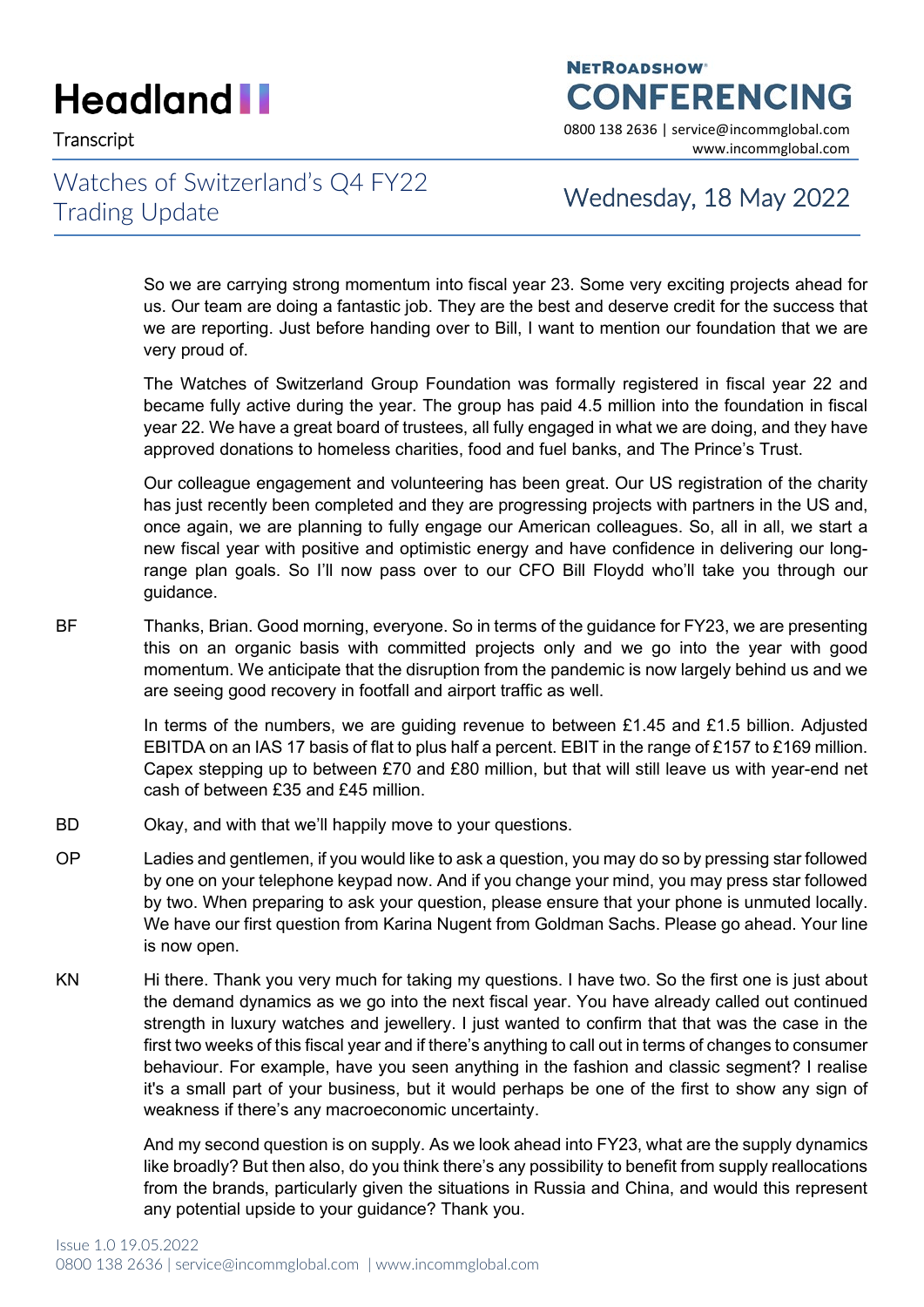### **NETROADSHOW CONFERENCING**

Transcript 0800 138 2636 | service@incommglobal.com www.incommglobal.com

### Watches of Switzerland's Q4 FY22 Trading Update Trading Update

BD Thanks, Karina. We honestly haven't seen any change in the dynamics that we experienced throughout fiscal year 22. As Bill mentioned, we are seeing a return of traffic in some areas that will obviously be incremental, like the airport that was very, very small. We are seeing return of traffic in London and in New York and, again, that traffic, particularly folks working in the cities, have been slow to return but it's happening now.

> Vegas, the overall hotel occupancy and whatever has been good, but the convention calendar hasn't been as complete and attendance hasn't been what was typical either, so we're now seeing that return as well. So there are specific areas that we'd point to of likely improvement because you are physically going to have more people in these towns that we're doing business in, but overall the dynamics haven't changed.

> We are two and a half weeks in actually and honestly no change overall in the market dynamics that we're experiencing. What did you call the group of consumers actually that you said would be the first? Something about fashion and…

- KN Just the fashion and classics, that lower end segment. I realise it's a small part of your business.
- BD It is a small part of our business. It's predominantly part of our online and I'm unaware what the impact has been in that category either. Our jewellery business depends more on traffic out there but, again, it's remained very strong. So, honestly, at this very early stage of the new fiscal year we haven't seen any difference. The markets are very, very strong. We would love to have more product fundamentally, which takes me onto your second point.

I was in Switzerland last week and seeing many of the brands there directly and obviously they are all experiencing a downturn. In China, it's pretty public. Now, what's happening particularly in April, the first quarter wasn't what everybody was hoping for. But April there's been a much more negative impact with the lockdowns in Shanghai and clearly the overall distribution and logistics are all getting hit. Should that result in more product being available for the non-Chinese market? Logically, yes. Again, we haven't seen any impact of that yet. But, yes, logically you would think there should be some more product around.

- KN Thank you. That's really clear.
- OP Thank you. We have our next question from Antoine Belge from BNP Paribas. Your line is now open. Please proceed with your question.
- AB Yes. Hi, it's Antoine Belge at BNP Paribas Exane. Three questions. First of all, with regards to the outlook for the brands with Super High Demand, what's the algorithm of growth for this year in terms of price and volume? My second question is on the margins. You're expecting between flat and 50 basis point improvement in EBITDA so, yes, what are the moving parts behind that?

I think there were still some one-off benefits of COVID in the base and, yes, any colour on investments that are going to be made this year? And finally, when you mentioned that the guidance is without acquisitions, so how likely are acquisitions this fiscal year? Of course I'm not expecting you to disclose anything, but more like are there a lot of short-term prospects or, yes, so what's the pipeline looking like? Thank you.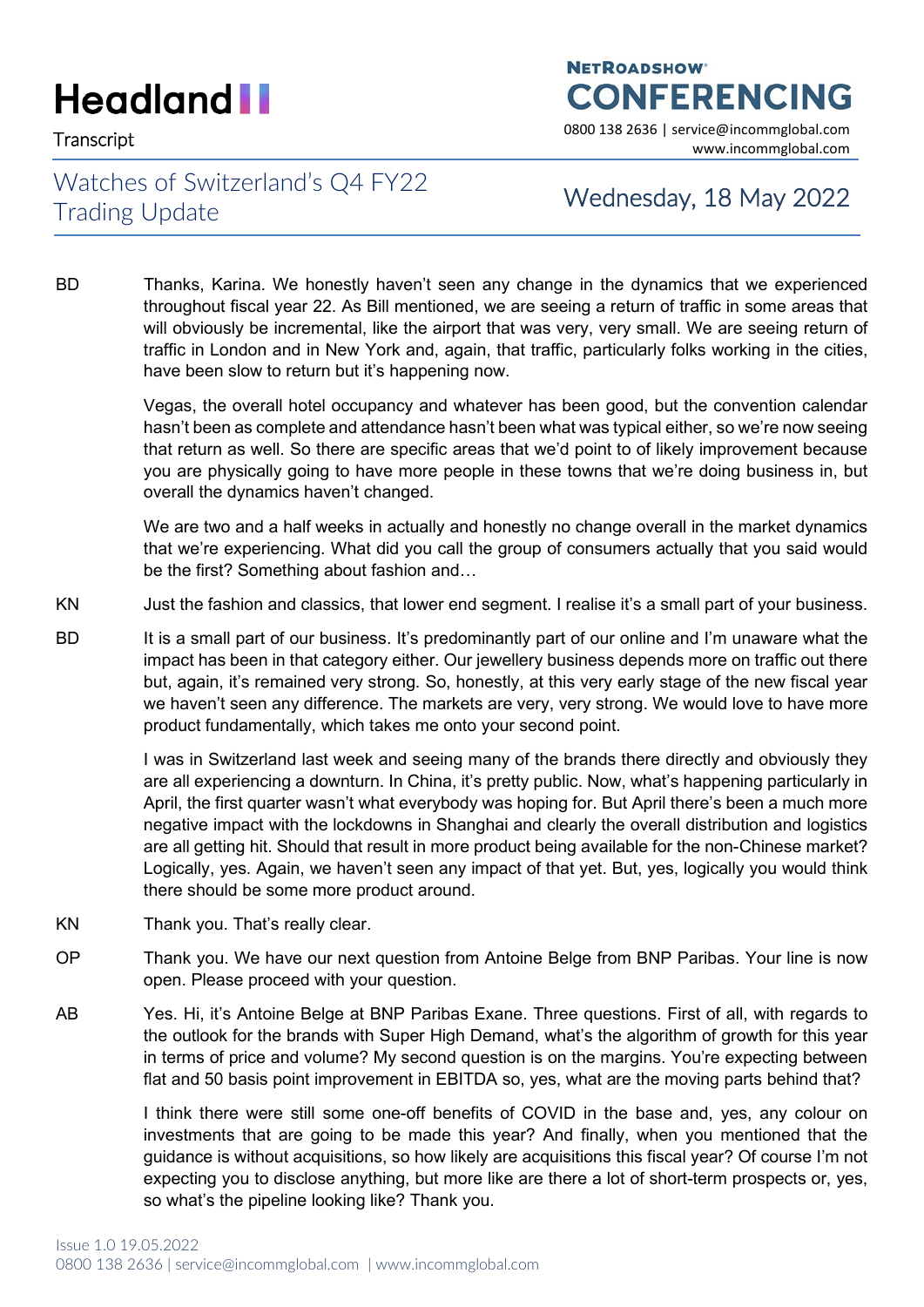## **NETROADSHOW CONFERENCING**

Transcript 0800 138 2636 | service@incommglobal.com www.incommglobal.com

### Watches of Switzerland's Q4 FY22 Trading Update Trading Update

BD Thanks, Antoine. On price and value, the dynamics that we experienced this year, as the consumer is definitely open and willing and acting in a way of higher price, we've sold more gold, more complications like chronographs, so the consumer has definitely been happy to price up throughout the year. However, when you then look at the mix of our businesses, we reported the Super High Demand being pretty modest and the increase in the other brands being double. That mix impact by brand leads to a reduced ASP for us. So our volume increase in fiscal 22 was bigger than the sales increase because ASP went down single-digit purely because of mix. Within each brand, ASP went up quite significantly. So going into this year, we have price increases that have all been announced. We're not planning or expecting any more in the calendar year. Somewhere around 4 or 5%.

> Year-on-year, will the mix change? Much less so. I think the big year of change will have been last year, but we'll see. As we've said, there's real dynamic momentum across the whole category and these, the known Super High Demand brands, are in a better situation with regards to supply. The margin point, Bill, do you want to comment on?

- BF Yes, so margin, Antoine, we're guiding to flat to plus half a percent. I'd look at that in a couple of ways. So, first of all, the margin progression over the last couple of years has been superb. We clearly have ambition to drive the margin higher, but we need to get some time under our belt to be confident in that. But, at the moment, I'm good with the range we've given. There are a few things that still need to wind out from COVID as well. So there's a little bit of a rates holiday and the like in the UK that need to wind out over the course of the next few months. We have had a bit of a margin hit on Rolex in the US, which will work its way through as well, but overall we should make up for a lot of that with volume. But that's the reason for the guidance being where it is.
- BD And then finally in terms of acquisition, I think we were very clear when we did our long-range plan that acquisition was a key part of the growth strategy, specifically in the US and in Europe. It remains the case and we remain active. In the year, we acquired businesses, five stores with a combined sales value of around \$100 million, all in the US, and we're on it.

As we have continually said, it's family businesses. We understand that things take a long time to resolve and conclude and we have got to be patient. And we have got to get to know people and people have to be very comfortable that their heritage in many ways or legacy will be in our hands, so that all takes time. We never look to overpay of course and it remains a part of our strategy for the foreseeable future.

- AB Thank you very much.
- OP Thank you. We have our next question from Erwan Rambourg from HSBC. Your line is now open. Please proceed with your question.
- ER Yes. Hi, thanks a lot. Good morning, gentlemen. Erwan Rambourg from HSBC. Three questions if I can. I was wondering if you could give us an update on where you believe your market shares stand following this very strong end of the year in both the UK and the US?

Secondly, I understand you have your allocation for calendar 22 from the Super High Demand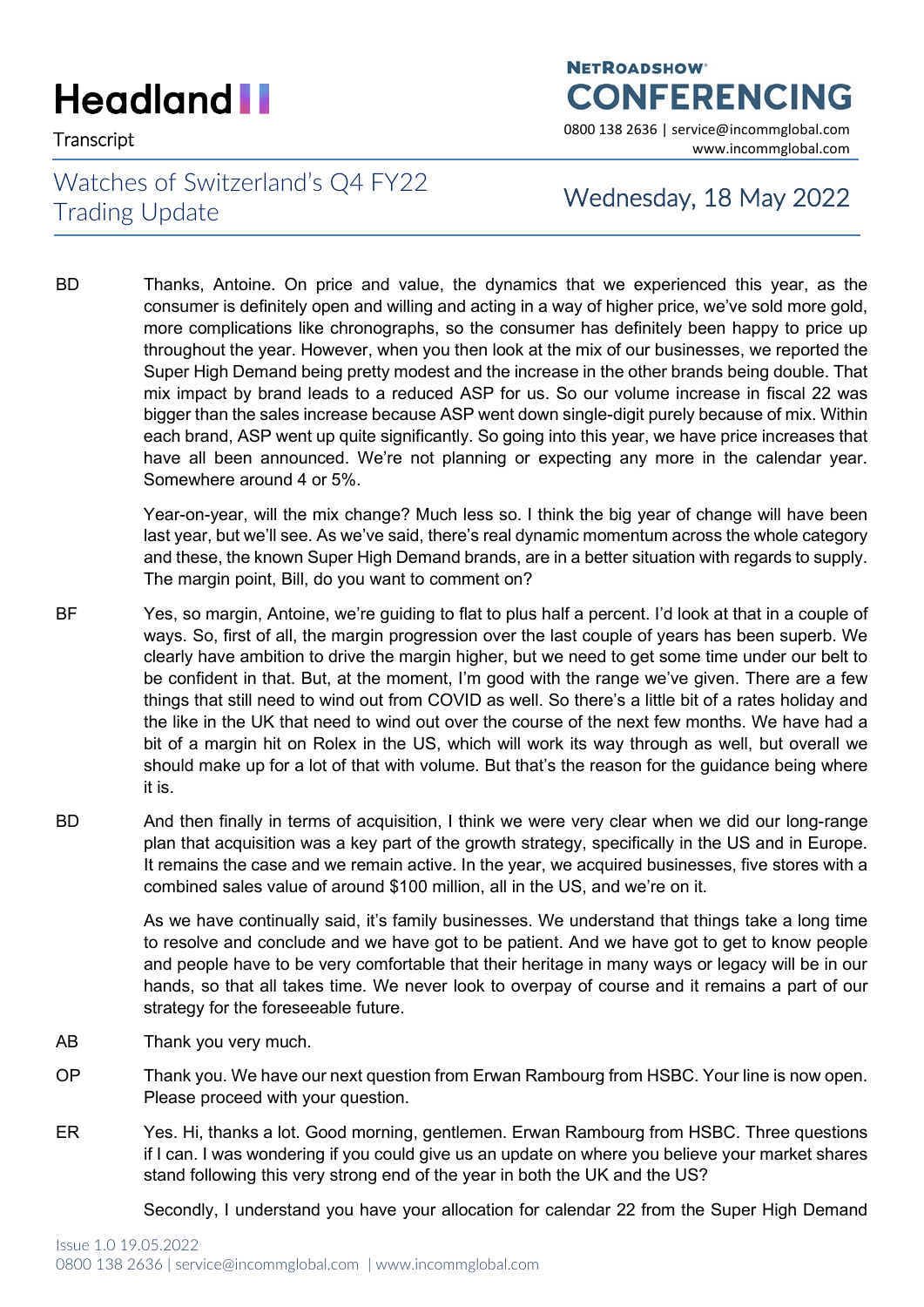**NETROADSHOW CONFERENCING** 

Transcript 0800 138 2636 | service@incommglobal.com www.incommglobal.com

### Watches of Switzerland's Q4 FY22 Trading Update Trading Update

brands, but the understanding is they will still contribute less as a percentage of sales, as was the case already last year. Is there hope that at some stage you maybe have more production coming or at some stage that those brands can grow at the same pace than the average, or is that just structural?

And then maybe thirdly, anecdotally, as Rolex seems to be out of stock pretty much everywhere, how easy is it to convert first-time purchasers who want a Rolex to other brands? And I don't know if there's a percentage or if you could comment on which other brands might benefit from the fact that there are no Rolexes to buy and so by default where do you try to convert them to and is it efficient? Thank you.

BD Thanks, Erwan. Market share is difficult for us. We've been reluctant to quote it because of concerns about accuracy of information. We have GfK data in the UK, but even then there are adjustments that we know that we have to make where the final doesn't result in the right representative. So we do things like taking the accounts of the companies that give us one source of accurate shipments out from them, and we speak to the brands and try and understand what their overall growth levels are in the marketplace. We know our growth with them and therefore we know if we're gaining share or not. And that's the thing that I probably track more than anything, how is the brand doing overall in the market, if they'll tell us that, and they are normally willing to give us an indication. We know how well we're doing and therefore we're gaining share.

> And I think across the other luxury brands, we have definitely gained share, without any doubt, in the UK market. We are the biggest in the UK. That is I think very clear to everybody and we are continuing to gain share. We have the specifics that we are doing of increased distribution. Monobrands are increasing our distribution and presence. Our online positioning is clearly very strong for us again and that's outperforming. So we have a very strong market share position in the UK and it's improving.

> The US situation with market data is even worse than it used to be in NPD tracking the market, but it really wasn't representative at all. It was a source of something, but we really had to constitute market data independently and, again, it's quite a job. It's a matter of getting round to all the brands and looking at distribution, so it's not something that we are, again, fixated with knowing exactly where we are from a market share standpoint.

> Again, we do the same thing of trying to understand their trend and ours and know whether we are gaining or losing share. And, once again, particularly in the US, we know that we've made some important strides in gaining share. I would say that our share there in the US is definitely double-digit now, but clearly a hell of a lot to go at, as is the case in Europe.

> We do get calendar indications and take, as you know, from Rolex. We get their fiscal year indications from Patek and Audemars, so a slightly different calendar. And my job is to try and continually get more and justify more and look for opportunities, and the biggest justification we have for getting more product is the investment that we make.

> In terms of production capacity from these brands, you know they are very, very discreet. They really don't tend to give you market information, so along with everybody else, we are largely speculating on it. The only exception is Audemars have said that they are increasing their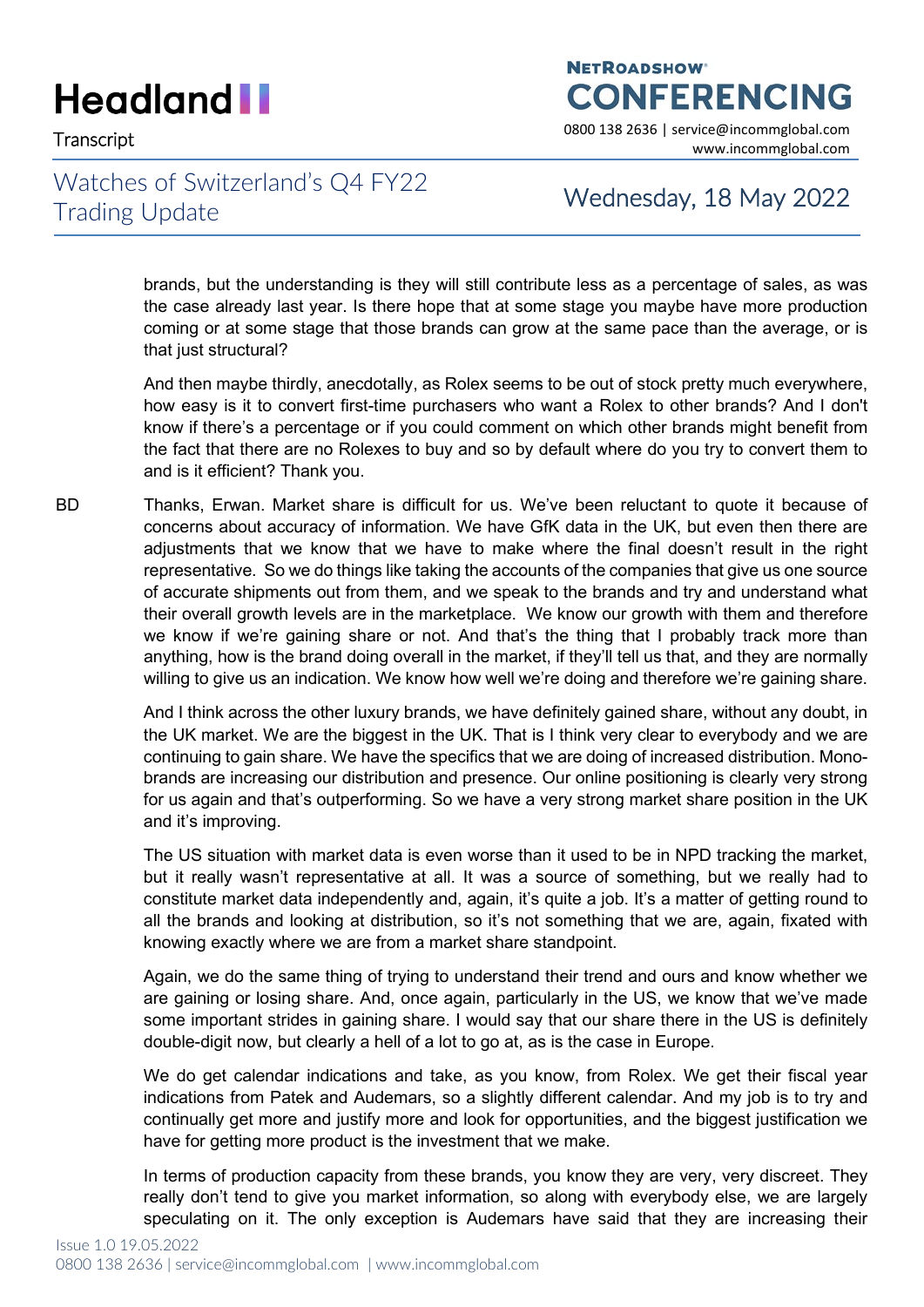Transcript 0800 138 2636 | service@incommglobal.com

### Watches of Switzerland's Q4 FY22 Trading Update Trading Update

**CONFERENCING** 

**NETROADSHOW** 

www.incommglobal.com

production capacity, but even then it's relatively modest, around 10,000 units. So, we'll see. The mix may well change in the same direction that it did this year, but I think the significance of the change might be a little less.

What we do with Rolex is we try and sell Rolex, of course that's our job, but we now have products that we can present to clients in-store and go through the whole selling routine, but we then give the news regarding the wait times overall. But of course if somebody's looking at a Submariner and then told it's going to be a matter of years before they get it, then the next thing we would look to present to them is an Oyster Perpetual within Rolex in which the waiting list will be a bit less.

And so our priority, of course, is always to sell the brand that the client's interested in, but if somebody's in, as many people are, buying for a special occasion and want to buy something that day or short-term, then inevitably they'll look at other products. And I guess it's fairly obvious the brands that we then look upon as alternative, other sport watch brands, be it OMEGA or Breitling, Hublot and so on for men. Cartier would be the next obvious go-to in our experience for women. And it just depends, if somebody wants to buy a watch that day, then clearly we have a huge assortment of product to present to them.

- ER Right, very clear. Thank you. Best of luck.
- BD Erwan, thanks.
- OP Thank you. We have our next question from Daria Nasledysheva from Bank of America. Your line is now open. Please proceed with your question.
- DN Hi, good morning. Thank you very much for taking my questions. I have three. So in other luxury watch brands, do you see any risk for a more challenged demand dynamic in light of some deteriorating macroeconomic backdrop given this year was an extraordinary one for the Swiss brands and they recovered from a relatively low base? So do you think consumer sentiment fundamentally changed to non-Rolex watch brands? I just wanted to get your view on that.

The second one would be, could you please discuss the firmness of your waiting list for Super High Demand brands? How likely is someone to actually drop out of the waitlist given the length of the waitlist on some models? And the third one would be whether you could please elaborate a bit more on the inflationary pressures that you are seeing in the business within opex specifically? Thank you very much.

BD I think there's real dynamism with these luxury watch brands we are talking about, Cartier, OMEGA, Breitling, TAG Heuer, TUDOR. Across the whole spectrum, the smaller brands are doing extraordinarily well. Girard-Perregaux is doing very well as a brand with their Laureato range. ZENITH is having a nice success. We can't get enough MB&F. We can't get enough H. Moser. So there's great dynamism and we think the biggest single factor is the market is underdeveloped.

> We believe that of the UK. The UK is a very strong market, but we still believe and I think we are proving day in, day out that it's underdeveloped. There's more demand out there. There's more demand that can be stimulated as you know, which obviously we look to do, whether beautiful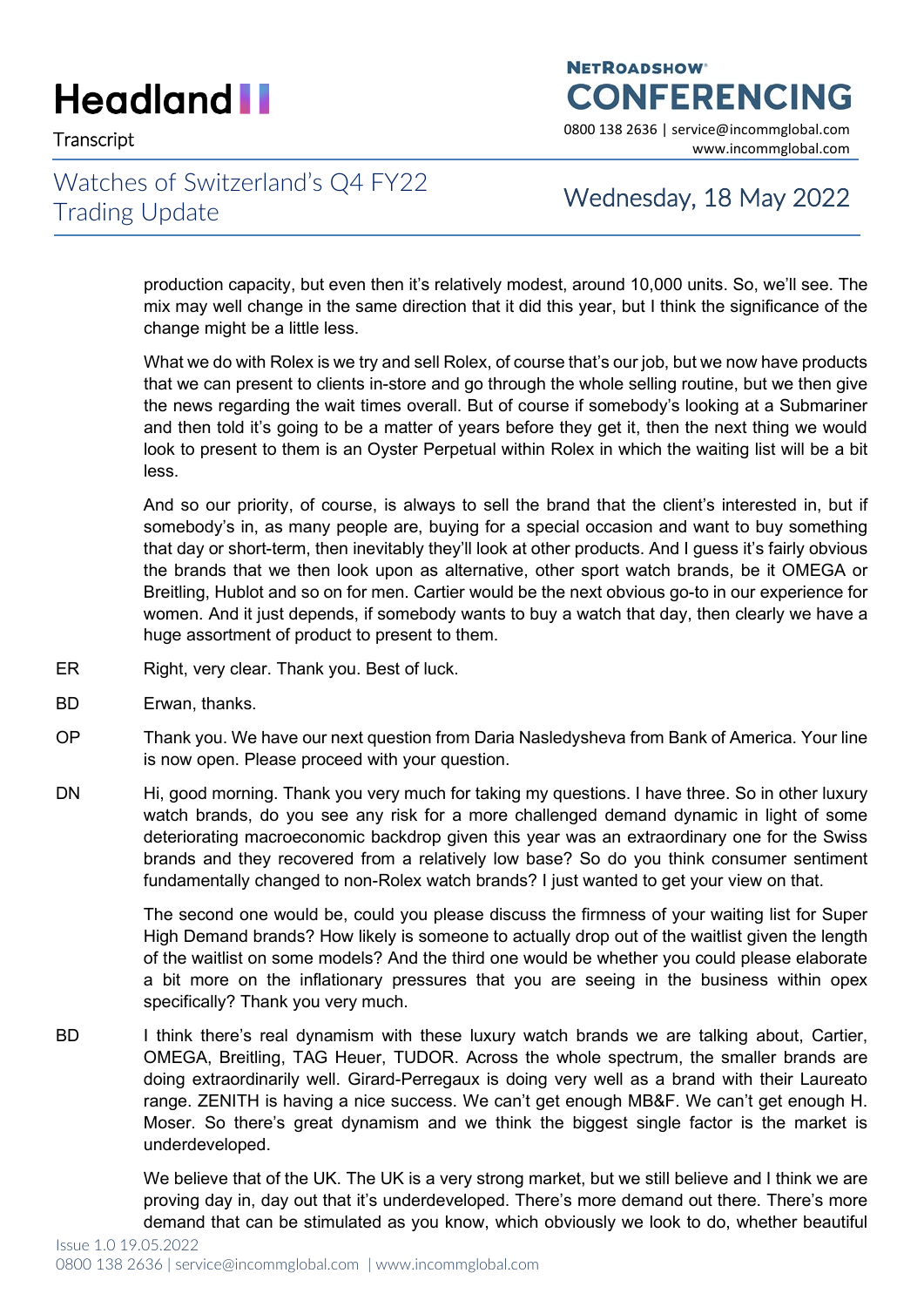### **NETROADSHOW CONFERENCING**

Transcript 0800 138 2636 | service@incommglobal.com www.incommglobal.com

### Watches of Switzerland's Q4 FY22 Trading Update Trading Update

stores and impactful marketing and the great client service that we give.

The underdevelopment of the US market is even more evident and we did anticipate going into the US that the non-Super High Demand brands would proportionally perform better and what's happened is they have gone beyond our expectation. But, nevertheless, that was the direction of travel that we anticipated and what comes along with that success and momentum is more investment, more support and that's what's happening.

The brands are investing more in product development, in marketing. The retail sector is clearly investing more. We are and others within the market are doing the same. So there is a lot of investment going into the market, a lot of expansion and elevation of presentation of products. So, honestly, we don't think there's anything really shortterm about it. We think there's real positive momentum and all of our experience pretty much underwrites that overall.

We find the waiting lists to be very firm actually, yes, and we experience it day in, day out when we are calling the client saying, good news, you've been waiting for a year, but your product is now available. The clients tend to be in the next day. They make an appointment for as soon as they are available, but they are pretty quick to come to the store to clearly have the pleasure of buying something that they've been waiting for.

So the waiting lists we find are pretty firm. Because it's become such an important part of our business, we're trying to get more methodical on recording, analysis and continual communication with clients on a waiting list to manage their patience overall. But it's firm and defendable in terms of converting it to sales overall. Bill, you want to comment on inflation?

BF Yes, I'll pick up on that. So we are in a position where we are relatively well insulated from inflation compared with most others out there. So in round numbers, 75% of our cost base is the product that we buy and we operate on fixed margins with the brands. So if the wholesale price goes up 5%, the retail price goes up 5% and we honour the price rises that the brands ask us to put through.

> On the rest of the cost base, the next biggest component is people cost. That's about 10%. Clearly we have got pressure there, as everyone does, but where we operate we are one of the places I think where people would like to work on the high-street. We already pay people comparatively well and we are always doing what we can to make sure that we make the overall employee value proposition as strong as possible.

> After that, rent is our next biggest part of the cost base and that is largely fixed. We have got a few turnover rents, but by and large that's fixed and we're on leases that are five to ten years generally, so we've got good protection on that. And the team have done a fabulous job over the last couple of years of getting the lease agreements in really good shape. And then after that, it's marketing. So we're not immune to inflation, but I think we are in a more isolated place than most other people are out there at the moment.

- DN Thank you very much. Very helpful.
- OP Thank you. We have our next question from Kate Calvert from Investec. Your line is now open. Please proceed with your questions.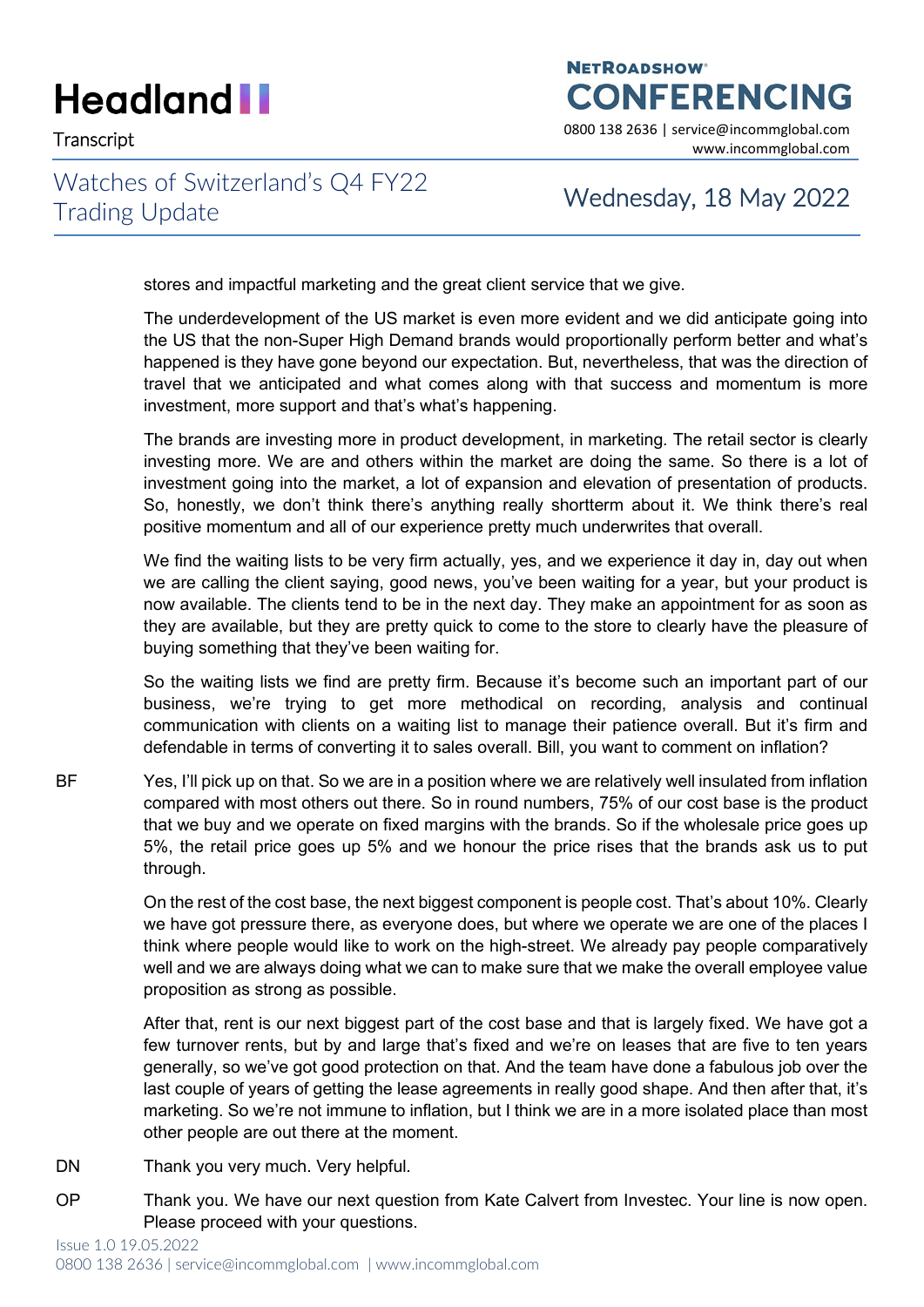**NETROADSHOW CONFERENCING** 

Transcript 0800 138 2636 | service@incommglobal.com www.incommglobal.com

### Watches of Switzerland's Q4 FY22 Trading Update Trading Update

- KC Morning, everyone. Three from me, please. First of all, in the US, have you seen any pickup in consumers buying watches on credit? The second question, again in the US, can you talk about where you're up to with the integration of the five stores acquired in the States, mainly with regards to the refurb side of them? And my final question is, what actually is your average selling price of non-supply constrained watch brands? Thank you.
- BD Okay, we'll just work out that one while I'm talking about the first two. The US, I'm sorry, US pickup in…?
- BF US credit.
- BD Credit. I don't think so. I don't think there's been a change. If anything, I think overall the COVID period, the amount of credit sales in the US has gone down overall, yes. So, no, no change and certainly no pickup in credit overall.

Where we are with the five stores acquired, so the three Betteridge stores, the biggest one is in Greenwich, Connecticut and we have signed a lease to expand their presence with the store next-door and just working through exactly how we are going to configure that, but that will expand within this financial year.

We are also looking to expand the stores in Vail and Aspen. We, again, have an agreement to expand in Aspen, not all what we were hoping for, and we're looking for more space there. Vail, we are still working on it, so I honestly wouldn't think that Vail and Aspen significantly impact on this fiscal year, but we'll see. We are working on it.

The store in Plano, if you remember, Plano, Texas we acquired a business that didn't have Rolex, but we had a pre-agreement that Rolex would come with us into the outdoor mall and we effectively have got exclusivity in the mall. So the store with Rolex will open within this fiscal year and we're still working on the exact timing, but it's all designed and that deal is done.

Minneapolis, we have refurbished the store or changed the format of the store, turned it onto watches only, Watches of Switzerland Group is the fascia. The landlord there, who are the same landlord as American Dream, have a really good plan about creating a more destination luxury area that of course we would be a key part of. But that's more in their hands than ours as to exactly when that happens and we're not planning it in the fiscal year. For the ASP, Bill?

- BF ASP of the non-Super High Demand is around about £3,000.
- KC Great. Thanks so much.
- OP Thank you. We have our next question from Richard Taylor from Barclays. Please proceed. Your line is now open.
- RT Morning, team. I know you call them non-supply constrained brands, but can you just talk to the inventory situation here? Obviously you have doubled sales in the year, so are there some models within this area where you actually can't get enough stock as well? And related to that, what is your closing inventory position, if that's representative of where stock is in the business overall? Thank you.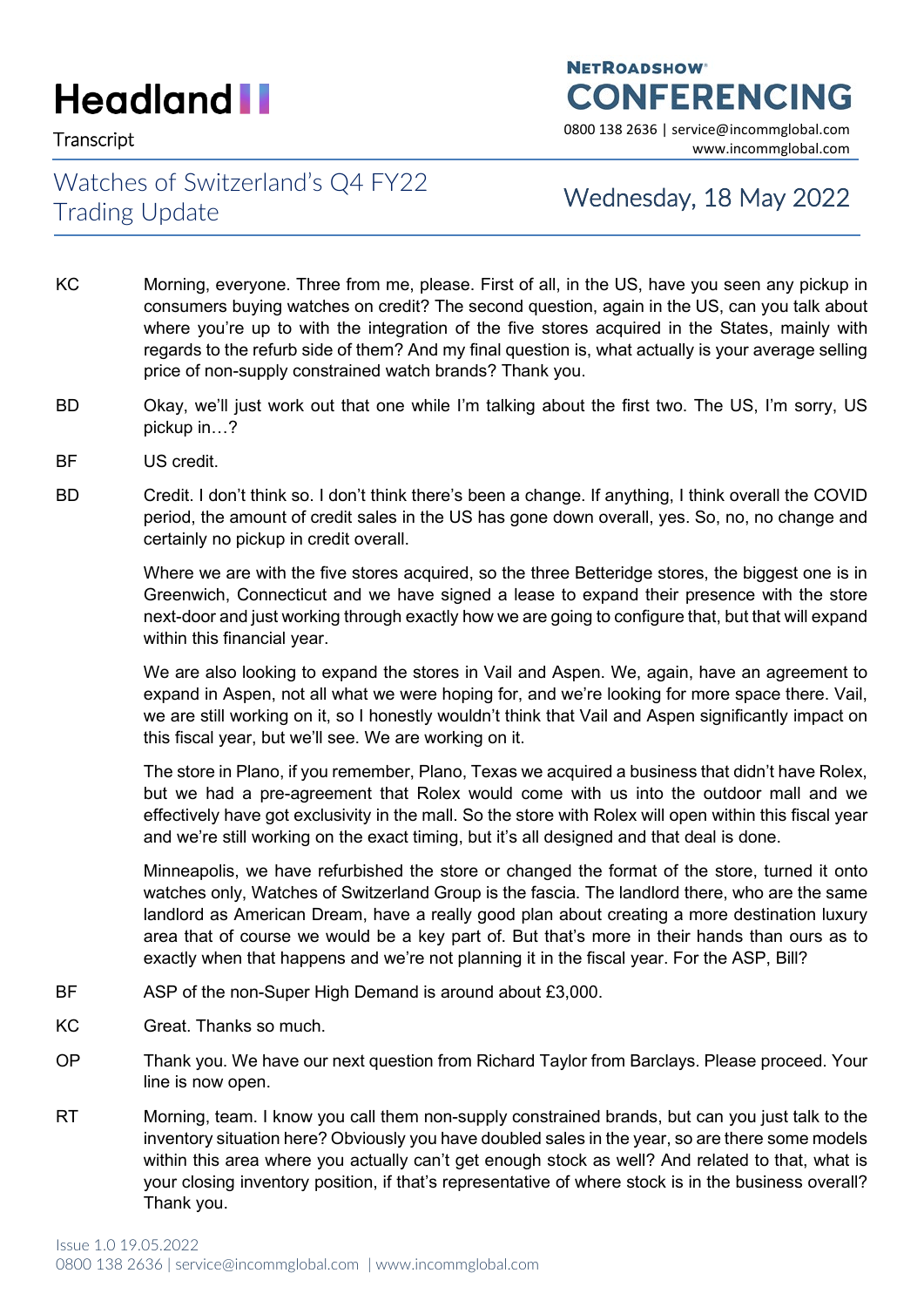## **NETROADSHOW CONFERENCING**

Transcript 0800 138 2636 | service@incommglobal.com www.incommglobal.com

### Watches of Switzerland's Q4 FY22 Trading Update Trading Update

BD Yes, a good question. We do have shortages I think across all of those brands. We can't get enough Santos from Cartier. We can't get enough Tank Must product from Cartier. From OMEGA we can't get enough Bond watches. The Moon watch, we can't get enough of the Moon watch. We can't get enough OMEGA Snoopies. We are trying to get more product from all of them. So the shortage overall is a bit unusual with all these brands. I would say we always have some degree of shortage, particularly when new products come in and take off, as they often do, but we are very often chasing supply. On the other brands, Breitling, we can't get enough of the new Navitimers. We can't get enough Endurance Pro, which was a good success. And in TAG Heuer as they've elevated, again, we've been chasing across the board demand.

> There was and still is to some degree a bit of a challenge in the industry with the subcontractor component manufacturers and, again, I was there last week and hearing the specifics of what was going on with suppliers of cases and tiles and hairsprings and whatever, and that across the board impacted production capacity. But that's largely improving overall and that definitely impacted in TAG Heuer towards the end of last year and the fourth quarter. We can't get enough MB&F. We can't get enough H. Moser. You name it. We are chasing volume somewhere across all of these brands.

> We have been, we would say, maybe bold in terms of our commitments. We could see the way the market was headed. We are very positive about our prospects, so we were very upfront in terms of making our commitments to buy. That definitely favoured us in Q3 and Q4 of the last fiscal year and we remain in that position. We're obviously a very big player for all of these brands and accordingly I think able to secure good supply overall. Inventory at the end of the…

- BF Inventory is up at the end of the year, Richard, but partly as a result of the acquisitions that were done earlier on in the year. Betteridge in particular carries a lot of jewellery inventory and we are getting hold of as much product as we can we are getting hold of. If you want to work out a number, I think you've probably got enough component parts from where we have said we have landed on net debt and the guidance on capex that you can probably back into it reasonably well.
- RT Okay, thanks. And then just a quick follow-up. So the lack of availability on some of those, is that more to do with some of the production issues and components that you mentioned, Brian, rather than a lack of willingness of those brands to give you stock and keeping it for themselves?
- BD Yes, fundamentally it's the demand that's there obviously that's putting pressure on supply. And then, yes, the components, when we all first experienced lockdown, there was big concerns and people were more pulling back than expecting what happened, which was a more positive marker overall. So you had the actual lockdown experience, then you had a bit of conservatism and there's been catch-up getting played pretty much ever since.

But it's definitely a better situation and a lot of the subcontractors have scaled up, a lot of the other movement manufacturers have scaled up and quite a number of the brands have scaled up their production capacity. So it was a bit of a challenge I think for the industry overall over Christmas period. As I say, we got ahead of it and I think we're in better shape than most and the overall situation has definitely improved.

RT Thank you.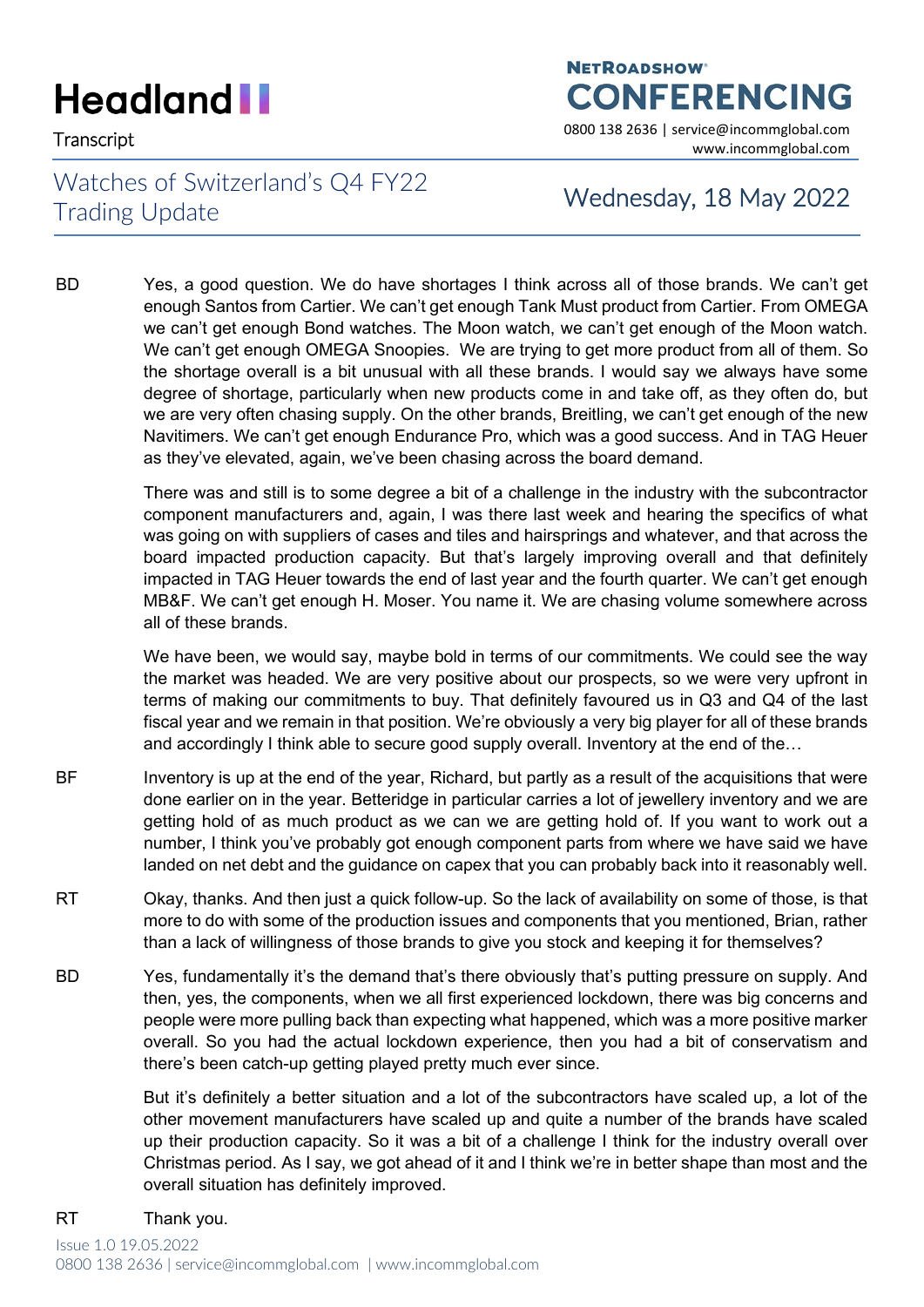Transcript 0800 138 2636 | service@incommglobal.com

### Watches of Switzerland's Q4 FY22 Trading Update Trading Update

**CONFERENCING** 

**NETROADSHOW** 

www.incommglobal.com

- OP Thank you. We have our next question from Flavio Cereda from Jefferies. Your line is now open. Please proceed with your question.
- FC Hi, morning, guys. Brian, following up from the last questions and on the non-Super High Demand brands, because I guess that's where the focus is. Given that some of them do have their own DTCs, their own retail exposure, do you find that they are…? Is it more of a challenge in terms of getting more timepieces and you need more selling space, you need to do more mono-brand stores, you need to engage with them a lot more?

Because I'm finding that I guess some of them are also starting to play the game, right? If you want to buy a particular Santos watch, you need to be a Cartier client and have other timepieces I believe, so that's changed a bit. And I was wondering if you'd call out any of these brands that you think are doing a particularly good job in probably elevating the profile and the perception of the brand. And also, my other question was, just so we're clear on this, Bill, when you mentioned about the Rolex margin hit in the US, can you explain exactly what you mean by that? Thank you.

BD Yes. Hi, Flavio. There definitely is an elevation of all of these brands going on. As I mentioned earlier, the momentum, the success brings with it really good developments of products and increase in marketing. The infrastructure I think is important, too. More people there that can really help us on logistics and getting distributions approved and stores designed and whatever. One of the biggest areas I think, though, that's very, very clear in terms of investment is within retail.

> We're investing more. Our whole formula and success and model in the UK has been through investment, stores, technology and marketing, and that's obviously what we're doing in the US. There's more scope for investment in the US as we contented all along and that's where you can see a really big difference. I think if you looked at distribution in Manhattan today versus what it was five years ago, it's pretty much revolutionised.

> So that's why I'm pretty confident about the trends that are there, that they are all now getting supported. These are wealthy groups, as you know better than anybody, and the amount of investment and support that's happening, the amount of products that's now being seen out there in the market, and friends telling other friends about the great timepiece that they've bought, all of that just adds to that natural momentum. So I think it's a pretty exciting time for the category.

BF So, Flavio, on Rolex margins, the margins that we have had in the US have always been higher than we have had here in the UK and elsewhere in Europe I believe. That's because US stores were typically less productive. As time progresses and we get more productive and retail the brand better, we have got more productive.

> This was something that was anticipated in the long-range plan, that the US margin would come in line with the UK margin over time and that's what's happened. So it's something that we knew was going to happen at some point. It's probably happened a little bit earlier than we would have liked, but it's come in with effect from 2022.

- FC Thank you.
- Issue 1.0 19.05.2022 OP Thank you. Ladies and gentlemen, if you would like to ask any further questions, please press